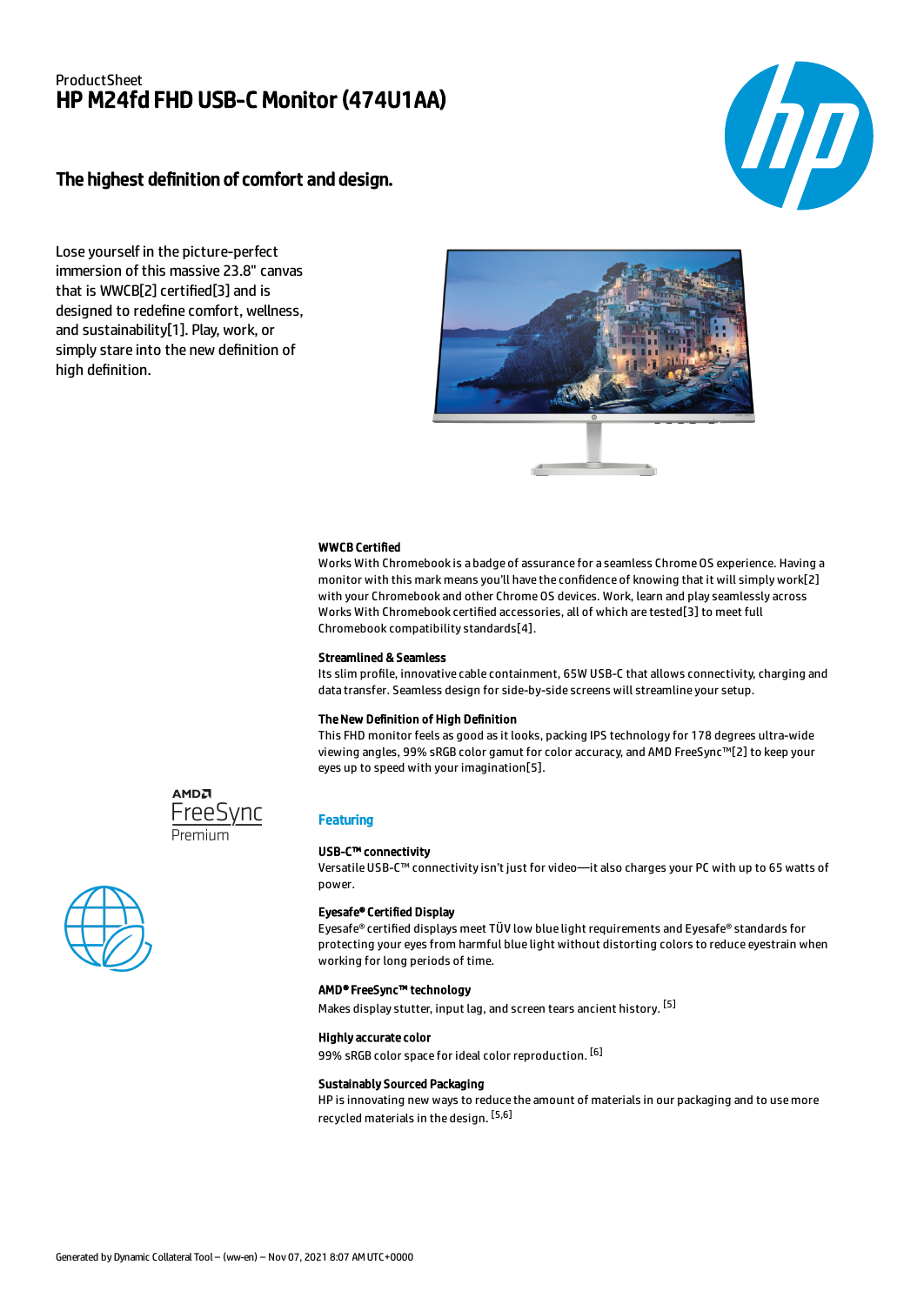# Specifications

| Display size (diagonal)                                    | 23.8"                                                                                                                                                                                                                                                                                                                                                                                                           |
|------------------------------------------------------------|-----------------------------------------------------------------------------------------------------------------------------------------------------------------------------------------------------------------------------------------------------------------------------------------------------------------------------------------------------------------------------------------------------------------|
| <b>Panel technology</b>                                    | <b>IPS</b>                                                                                                                                                                                                                                                                                                                                                                                                      |
| Display size (diagonal)                                    | 60.45 cm (23.8")                                                                                                                                                                                                                                                                                                                                                                                                |
| <b>Aspect ratio</b>                                        | $16:9^{[1]}$                                                                                                                                                                                                                                                                                                                                                                                                    |
| <b>Native resolution</b>                                   | FHD (1920 x 1080) <sup>[1]</sup>                                                                                                                                                                                                                                                                                                                                                                                |
| Resolutions supported                                      | 640 x 480; 720 x 400; 800 x 600; 1024 x 768; 1280 x 720; 1280 x 800; 1280 x 1024; 1440 x 900; 1600 x 900; 1680 x<br>1050; 1920 x 1080                                                                                                                                                                                                                                                                           |
| <b>Pixel pitch</b>                                         | $0.275$ mm $\times$ 0.275 mm                                                                                                                                                                                                                                                                                                                                                                                    |
| <b>Brightness</b>                                          | 300 nits <sup>[1]</sup>                                                                                                                                                                                                                                                                                                                                                                                         |
| <b>Contrast ratio</b>                                      | $1000:1^{[1]}$                                                                                                                                                                                                                                                                                                                                                                                                  |
| <b>Response time (typical)</b>                             | 5ms GtG (with overdrive)[1]                                                                                                                                                                                                                                                                                                                                                                                     |
| Minimum dimensions ( $W \times D \times H$ )               | 53.58 x 3.4 x 31.56 cm<br>(Without stand.)                                                                                                                                                                                                                                                                                                                                                                      |
| Minimum dimensions ( $W \times D \times H$ )               | 21.09 x 1.33 x 12.42 in<br>(Without stand.)                                                                                                                                                                                                                                                                                                                                                                     |
| Dimensions With Stand (W x D x H) 53.58 x 17.72 x 39.68 cm |                                                                                                                                                                                                                                                                                                                                                                                                                 |
| Weight                                                     | $2.6$ kg<br>(With stand.)                                                                                                                                                                                                                                                                                                                                                                                       |
| Weight                                                     | 5.73 lb<br>(With stand.)                                                                                                                                                                                                                                                                                                                                                                                        |
| Display features                                           | On-screen controls; AMD FreeSync™; Low blue light mode; Anti-glare                                                                                                                                                                                                                                                                                                                                              |
| <b>Onscreen controls</b>                                   | Brightness; Exit; Information; Management; Power control; Input control; Menu control; Image; Color                                                                                                                                                                                                                                                                                                             |
| Display scan frequency<br>(horizontal)                     | 30-86 KHz                                                                                                                                                                                                                                                                                                                                                                                                       |
| <b>Display scan frequency (vertical)</b>                   | 48-75 Hz                                                                                                                                                                                                                                                                                                                                                                                                        |
| Webcam                                                     | No integrated camera                                                                                                                                                                                                                                                                                                                                                                                            |
| <b>Power</b>                                               | 100 - 240 VAC 50/60 Hz                                                                                                                                                                                                                                                                                                                                                                                          |
| <b>Power consumption</b>                                   | 117 W (maximum), 27 W (typical), 0.5 W (standby)                                                                                                                                                                                                                                                                                                                                                                |
| <b>Operating temperature range</b>                         | 5 to 35°C                                                                                                                                                                                                                                                                                                                                                                                                       |
| <b>Operating humidity range</b>                            | 20 to 80% non-condensing                                                                                                                                                                                                                                                                                                                                                                                        |
| <b>Sustainable impact specifications</b>                   | 85% post-consumer recycled plastic; Low Halogen; Outside box and corrugated cushions are 100% sustainably<br>sourced and recyclable; Contains Ocean-Bound plastic                                                                                                                                                                                                                                               |
| <b>Certifications and compliances</b>                      | Australian-New Zealand MEPS; BIS; BSMI; CB; CCC; CE; CECP; CEL; CEL Grade 1; cTUVus; EAC; ENERGY STAR®; EUP<br>Lot-5; EUP Lot-6; FCC; ICES; ISO 9241-307; KC/KCC; NOM; RCM; TUV Mark; VCCI; Vietnam MEPS; WEEE; Low blue<br>light; EUP Lot-26; California Energy Commission (CEC); South Africa Energy; eStandby; EPEAT; WW application;<br>UAE; Ukraine certificates; NRCS of South Africa; Eyesafe® Certified |
| <b>Physical security</b>                                   | Security lock-ready <sup>[2]</sup>                                                                                                                                                                                                                                                                                                                                                                              |
| <b>Management Software</b>                                 | <b>HP Display Center</b>                                                                                                                                                                                                                                                                                                                                                                                        |
| What's in the box                                          | Monitor; HDMI cable; Power adapter; Doc-kit; AC power cord; USB Type-C® cable <sup>[4]</sup>                                                                                                                                                                                                                                                                                                                    |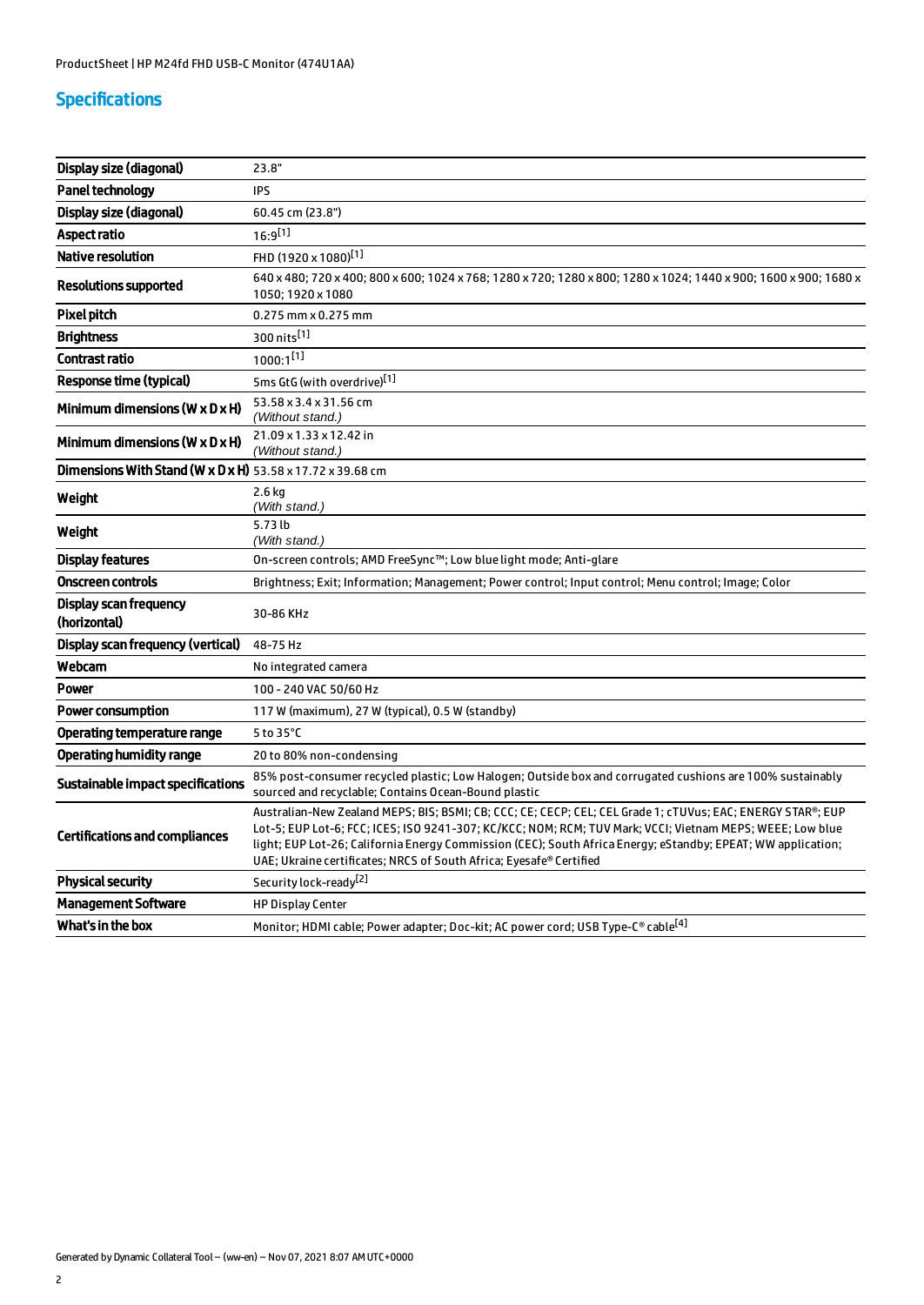# Top Recommended Displays, Accessories and Services

No Top Recommended Displays, Accessories and Services